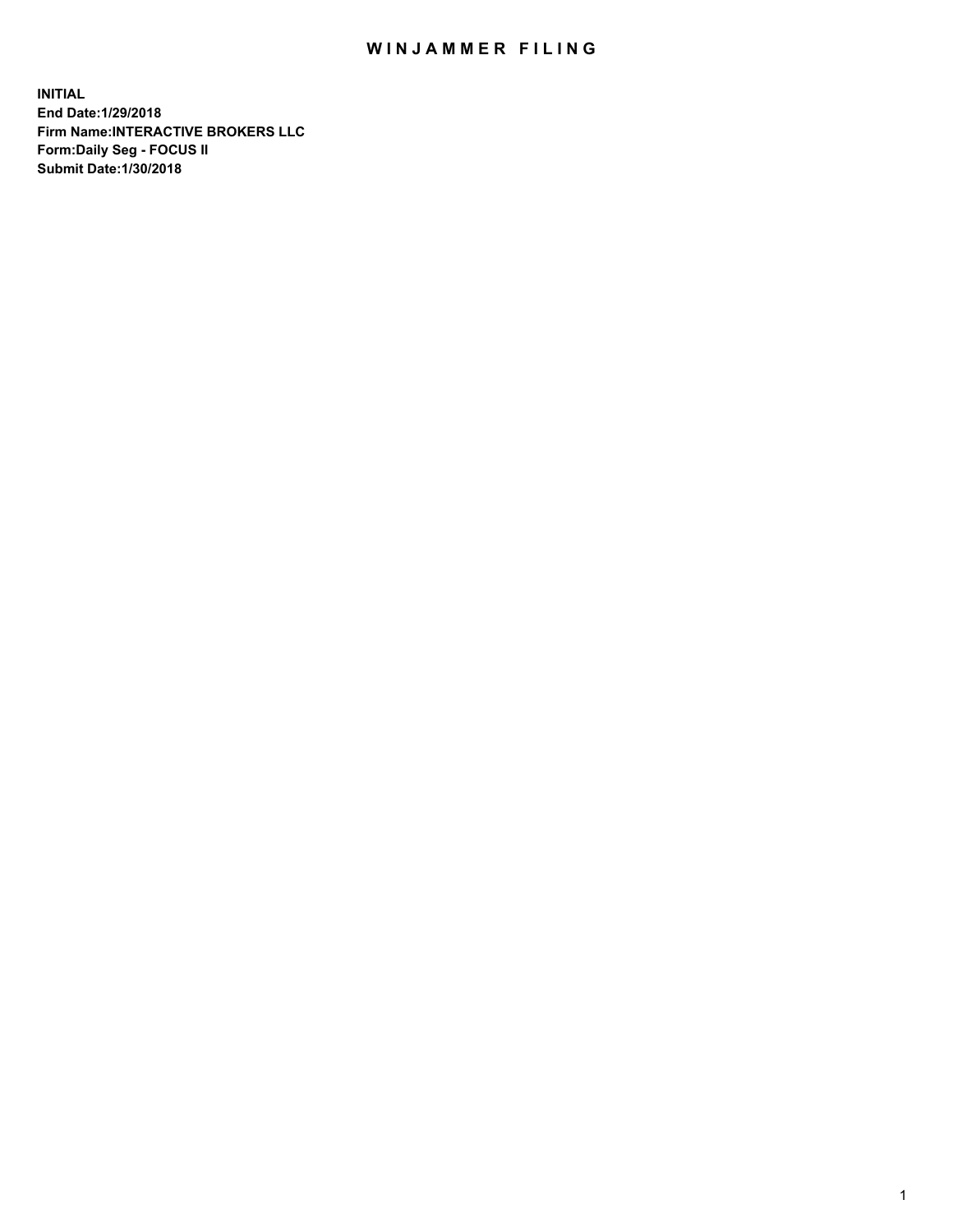## **INITIAL End Date:1/29/2018 Firm Name:INTERACTIVE BROKERS LLC Form:Daily Seg - FOCUS II Submit Date:1/30/2018 Daily Segregation - Cover Page**

| Name of Company<br><b>Contact Name</b><br><b>Contact Phone Number</b><br><b>Contact Email Address</b>                                                                                                                                                                                                                          | <b>INTERACTIVE BROKERS LLC</b><br>James Menicucci<br>203-618-8085<br>jmenicucci@interactivebrokers.c<br>om |
|--------------------------------------------------------------------------------------------------------------------------------------------------------------------------------------------------------------------------------------------------------------------------------------------------------------------------------|------------------------------------------------------------------------------------------------------------|
| FCM's Customer Segregated Funds Residual Interest Target (choose one):<br>a. Minimum dollar amount: ; or<br>b. Minimum percentage of customer segregated funds required:%; or<br>c. Dollar amount range between: and; or<br>d. Percentage range of customer segregated funds required between:% and%.                          | $\overline{\mathbf{0}}$<br>0<br>155,000,000 245,000,000<br>0 <sub>0</sub>                                  |
| FCM's Customer Secured Amount Funds Residual Interest Target (choose one):<br>a. Minimum dollar amount: ; or<br>b. Minimum percentage of customer secured funds required:%; or<br>c. Dollar amount range between: and; or<br>d. Percentage range of customer secured funds required between:% and%.                            | $\overline{\mathbf{0}}$<br>$\overline{\mathbf{0}}$<br>80,000,000 120,000,000<br>00                         |
| FCM's Cleared Swaps Customer Collateral Residual Interest Target (choose one):<br>a. Minimum dollar amount: ; or<br>b. Minimum percentage of cleared swaps customer collateral required:% ; or<br>c. Dollar amount range between: and; or<br>d. Percentage range of cleared swaps customer collateral required between:% and%. | $\overline{\mathbf{0}}$<br>$\overline{\mathbf{0}}$<br>0 <sub>0</sub><br><u>00</u>                          |

Attach supporting documents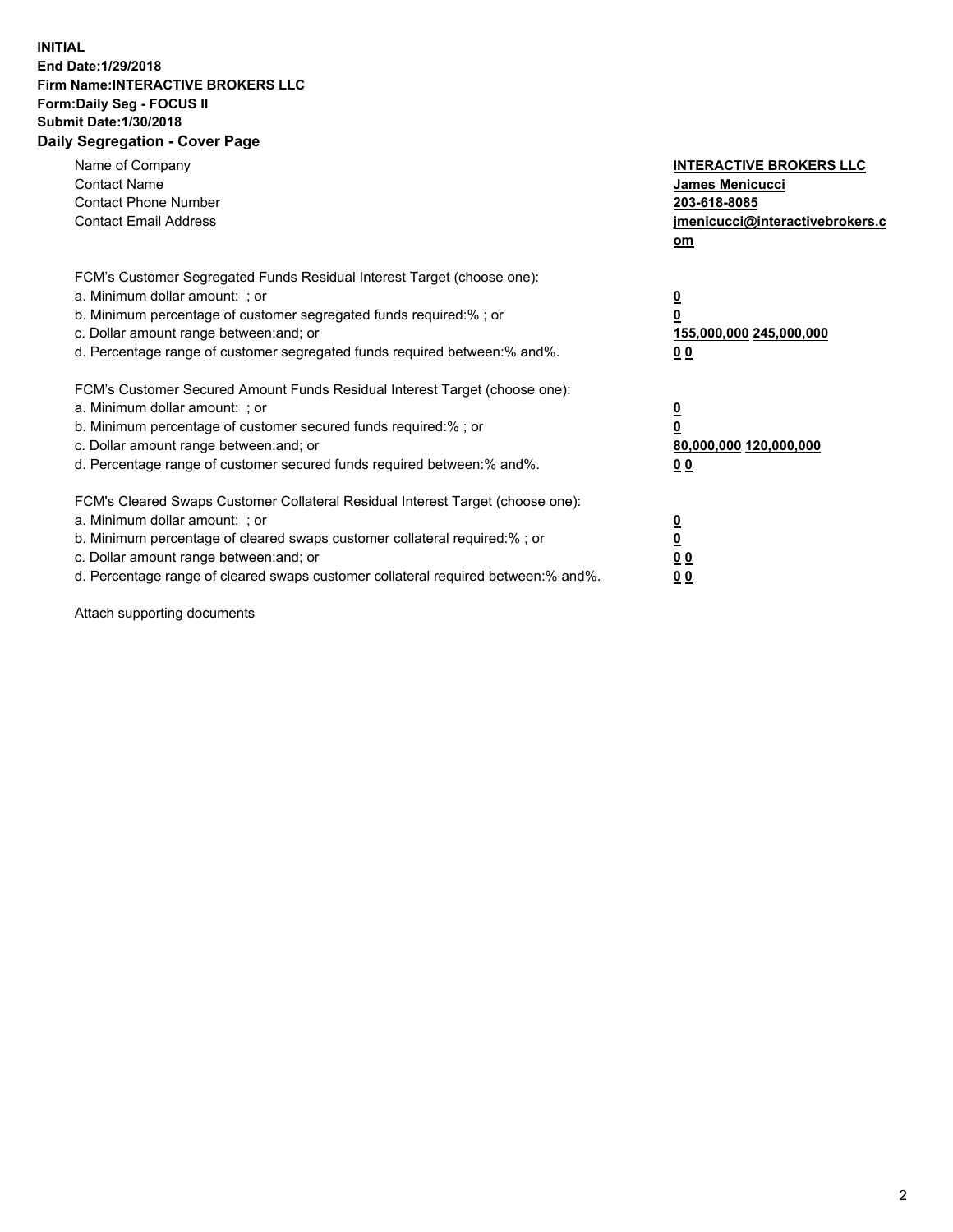## **INITIAL End Date:1/29/2018 Firm Name:INTERACTIVE BROKERS LLC Form:Daily Seg - FOCUS II Submit Date:1/30/2018 Daily Segregation - Secured Amounts**

|                | Daily Ocglegation - Occarea Anioants                                                                       |                                   |
|----------------|------------------------------------------------------------------------------------------------------------|-----------------------------------|
|                | Foreign Futures and Foreign Options Secured Amounts                                                        |                                   |
|                | Amount required to be set aside pursuant to law, rule or regulation of a foreign                           | $0$ [7305]                        |
|                | government or a rule of a self-regulatory organization authorized thereunder                               |                                   |
| 1.             | Net ledger balance - Foreign Futures and Foreign Option Trading - All Customers                            |                                   |
|                | A. Cash                                                                                                    | 536,651,633 [7315]                |
|                | B. Securities (at market)                                                                                  | $0$ [7317]                        |
| 2.             | Net unrealized profit (loss) in open futures contracts traded on a foreign board of trade                  | 44,418,595 [7325]                 |
| 3.             | Exchange traded options                                                                                    |                                   |
|                | a. Market value of open option contracts purchased on a foreign board of trade                             | 8,507 [7335]                      |
|                | b. Market value of open contracts granted (sold) on a foreign board of trade                               | 40,877 [7337]                     |
| 4.             | Net equity (deficit) (add lines 1.2. and 3.)                                                               | 581,037,858 [7345]                |
| 5.             | Account liquidating to a deficit and account with a debit balances - gross amount                          | 6,899 [7351]                      |
|                | Less: amount offset by customer owned securities                                                           | 0 [7352] 6,899 [7354]             |
| 6.             | Amount required to be set aside as the secured amount - Net Liquidating Equity                             | 581,044,757 [7355]                |
|                | Method (add lines 4 and 5)                                                                                 |                                   |
| 7.             | Greater of amount required to be set aside pursuant to foreign jurisdiction (above) or line                | 581,044,757 [7360]                |
|                | 6.                                                                                                         |                                   |
|                | FUNDS DEPOSITED IN SEPARATE REGULATION 30.7 ACCOUNTS                                                       |                                   |
| $\mathbf{1}$ . | Cash in banks                                                                                              |                                   |
|                | A. Banks located in the United States                                                                      | 71,961,468 [7500]                 |
|                | B. Other banks qualified under Regulation 30.7                                                             | 0 [7520] 71,961,468 [7530]        |
| 2.             | Securities                                                                                                 |                                   |
|                | A. In safekeeping with banks located in the United States                                                  | 422,912,660 [7540]                |
|                | B. In safekeeping with other banks qualified under Regulation 30.7                                         | 0 [7560] 422,912,660 [7570]       |
| 3.             | Equities with registered futures commission merchants                                                      |                                   |
|                | A. Cash                                                                                                    | $0$ [7580]                        |
|                | <b>B.</b> Securities                                                                                       | $0$ [7590]                        |
|                | C. Unrealized gain (loss) on open futures contracts                                                        | $0$ [7600]                        |
|                | D. Value of long option contracts                                                                          | $0$ [7610]                        |
|                | E. Value of short option contracts                                                                         | 0 [7615] 0 [7620]                 |
| 4.             | Amounts held by clearing organizations of foreign boards of trade                                          |                                   |
|                | A. Cash                                                                                                    | $0$ [7640]                        |
|                | <b>B.</b> Securities                                                                                       | $0$ [7650]                        |
|                | C. Amount due to (from) clearing organization - daily variation                                            | $0$ [7660]                        |
|                | D. Value of long option contracts                                                                          | $0$ [7670]                        |
|                | E. Value of short option contracts                                                                         | 0 [7675] 0 [7680]                 |
| 5.             | Amounts held by members of foreign boards of trade                                                         |                                   |
|                | A. Cash                                                                                                    | 193,057,296 [7700]                |
|                | <b>B.</b> Securities                                                                                       | $0$ [7710]                        |
|                | C. Unrealized gain (loss) on open futures contracts                                                        | 10,932,709 [7720]                 |
|                | D. Value of long option contracts                                                                          | 8,507 [7730]                      |
|                | E. Value of short option contracts                                                                         | -40,877 [7735] 203,957,635 [7740] |
| 6.             | Amounts with other depositories designated by a foreign board of trade                                     | 0 [7760]                          |
| 7.             | Segregated funds on hand                                                                                   | $0$ [7765]                        |
| 8.             | Total funds in separate section 30.7 accounts                                                              | 698,831,763 [7770]                |
| 9.             | Excess (deficiency) Set Aside for Secured Amount (subtract line 7 Secured Statement<br>Page 1 from Line 8) | 117,787,006 [7380]                |
| 10.            | Management Target Amount for Excess funds in separate section 30.7 accounts                                | 80,000,000 [7780]                 |
| 11.            | Excess (deficiency) funds in separate 30.7 accounts over (under) Management Target                         | 37,787,006 [7785]                 |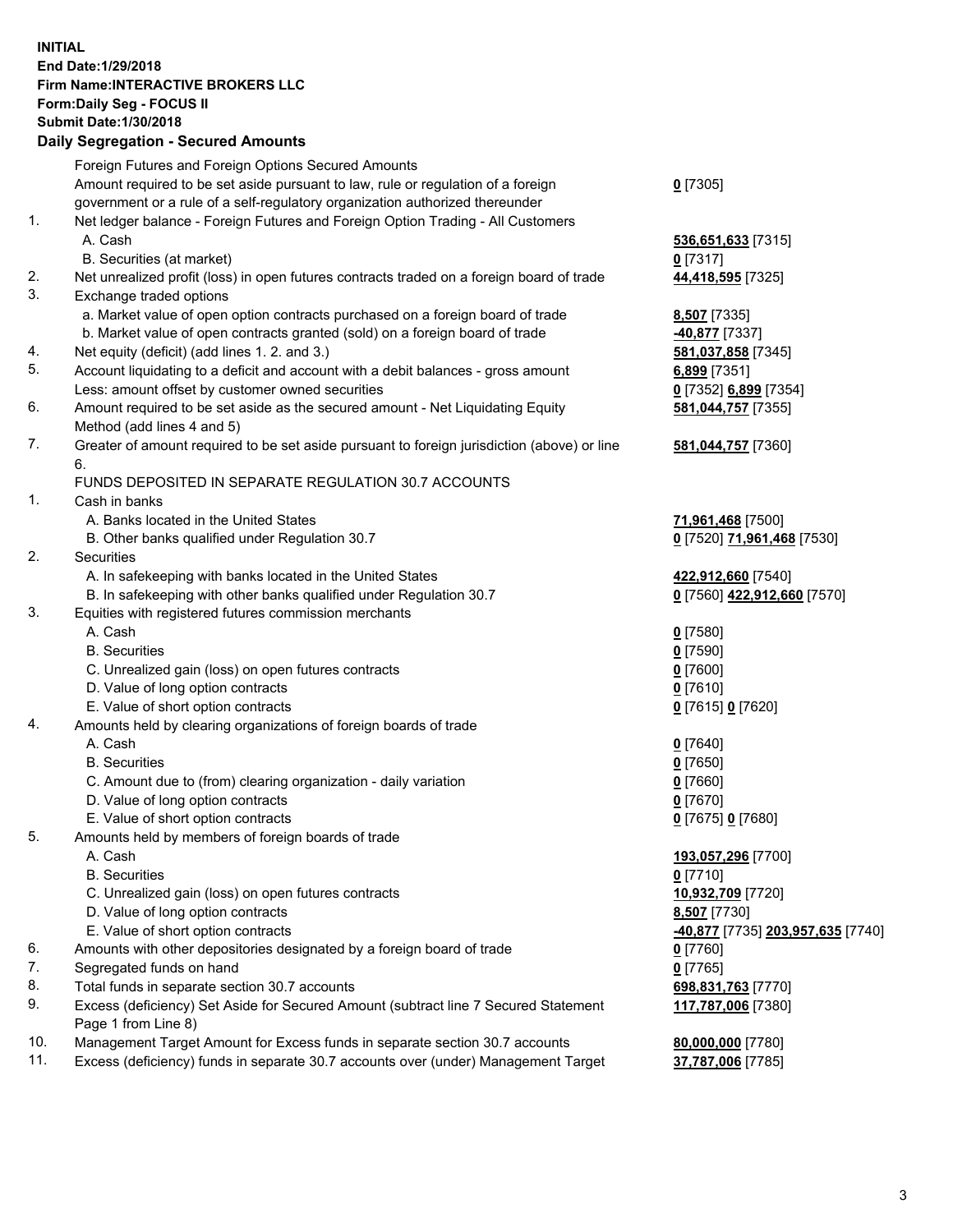**INITIAL End Date:1/29/2018 Firm Name:INTERACTIVE BROKERS LLC Form:Daily Seg - FOCUS II Submit Date:1/30/2018 Daily Segregation - Segregation Statement** SEGREGATION REQUIREMENTS(Section 4d(2) of the CEAct) 1. Net ledger balance A. Cash **4,626,036,971** [7010] B. Securities (at market) **0** [7020] 2. Net unrealized profit (loss) in open futures contracts traded on a contract market **-95,871,801** [7030] 3. Exchange traded options A. Add market value of open option contracts purchased on a contract market **312,533,546** [7032] B. Deduct market value of open option contracts granted (sold) on a contract market **-322,174,532** [7033] 4. Net equity (deficit) (add lines 1, 2 and 3) **4,520,524,184** [7040] 5. Accounts liquidating to a deficit and accounts with debit balances - gross amount **276,266** [7045] Less: amount offset by customer securities **0** [7047] **276,266** [7050] 6. Amount required to be segregated (add lines 4 and 5) **4,520,800,450** [7060] FUNDS IN SEGREGATED ACCOUNTS 7. Deposited in segregated funds bank accounts A. Cash **656,510,127** [7070] B. Securities representing investments of customers' funds (at market) **2,869,067,890** [7080] C. Securities held for particular customers or option customers in lieu of cash (at market) **0** [7090] 8. Margins on deposit with derivatives clearing organizations of contract markets A. Cash **22,689,792** [7100] B. Securities representing investments of customers' funds (at market) **1,188,290,537** [7110] C. Securities held for particular customers or option customers in lieu of cash (at market) **0** [7120] 9. Net settlement from (to) derivatives clearing organizations of contract markets **504,947** [7130] 10. Exchange traded options A. Value of open long option contracts **312,253,192** [7132] B. Value of open short option contracts **-322,072,989** [7133] 11. Net equities with other FCMs A. Net liquidating equity **0** [7140] B. Securities representing investments of customers' funds (at market) **0** [7160] C. Securities held for particular customers or option customers in lieu of cash (at market) **0** [7170] 12. Segregated funds on hand **0** [7150] 13. Total amount in segregation (add lines 7 through 12) **4,727,243,496** [7180] 14. Excess (deficiency) funds in segregation (subtract line 6 from line 13) **206,443,046** [7190] 15. Management Target Amount for Excess funds in segregation **155,000,000** [7194]

16. Excess (deficiency) funds in segregation over (under) Management Target Amount Excess

**51,443,046** [7198]